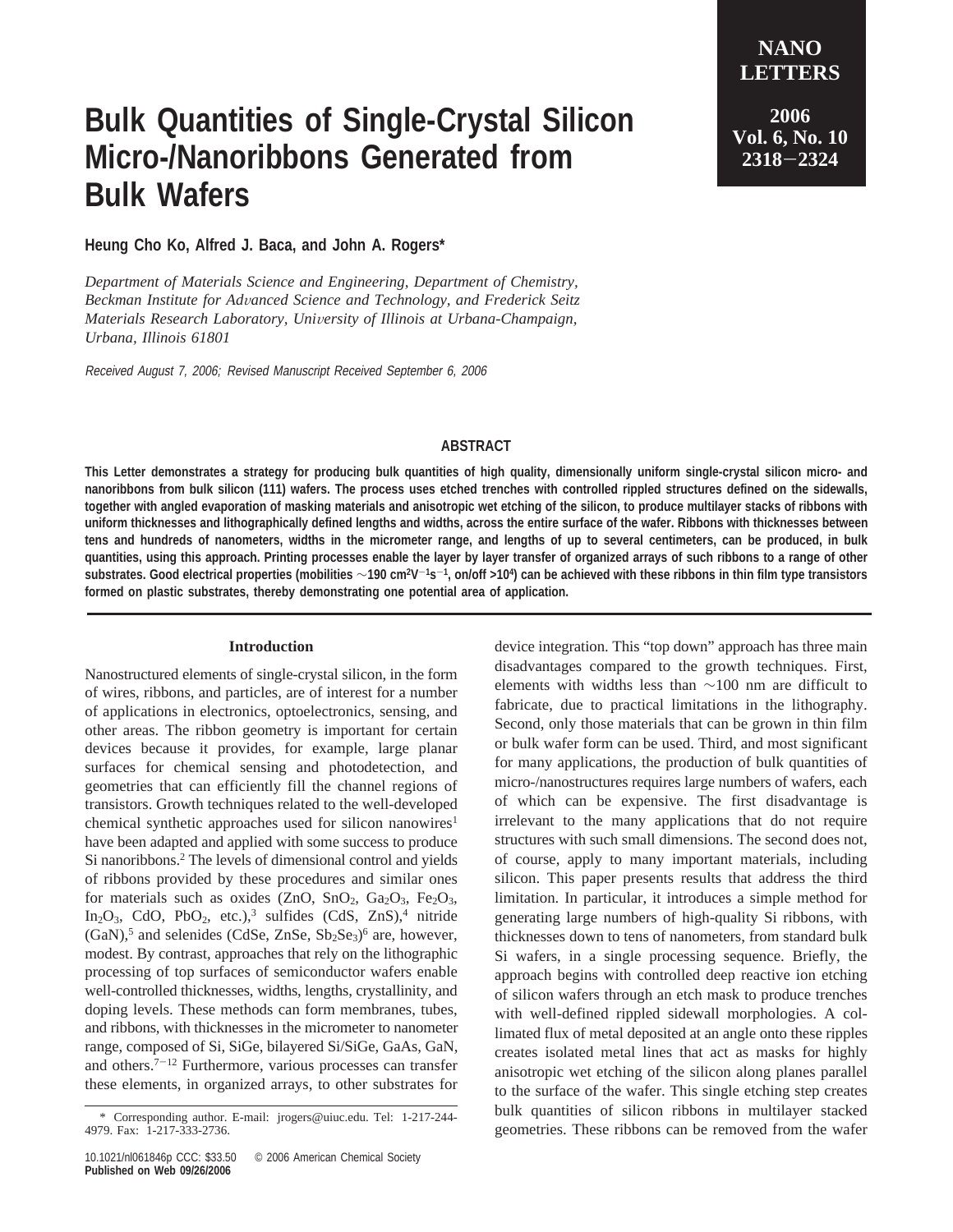

**Figure 1.** Schematic illustration of steps for fabricating bulk quantities of single-crystal silicon micro-/nanoribbons, in multilayer stacked configurations, from a conventional bulk Si(111) wafer. The process exploits the combined use of specialized etching procedures to generate trenches with sculpted sidewalls, shallow angle directional physical vapor deposition, and anisotropic wet chemical etching. The dashed boxes on the left illustrate the zoomed regions that appear on the right. BOE stands for buffered oxide etchant.

and solution cast or dry transfer printed onto desired substrates, with or without preserving their lithographically defined spatial order, for integration into devices such as transistors. This approach relies only on standard cleanroom processing equipment. As a result, it can be useful to researchers with interest in silicon micro-/nanostructures but without the specialized growth chambers and recipes needed to create them in large quantities using direct synthetic techniques.

Figure 1 presents a schematic illustration of the fabrication sequence. In the first step, dry thermal oxidation at 1100 °C for 2 h produced a thin ( $\sim$ 150 nm) layer of SiO<sub>2</sub> on the surface of the wafer. After coating an adhesion promoter, 1,1,1,3,3,3-hexamethyldidilazane (HMDS, Acros Organics), contact mode photolithography (Shipley 1805 photoresist (PR) and MF-26A developer) followed by annealing at 110 °C for 5 min provided a PR mask. Wet etching in a buffered oxide etchant (BOE, Transene Co.) solution for 1 min 30 s and cleaning the residual PR in acetone generated lines of  $SiO<sub>2</sub>$  on the wafer. These lines provided masking layers for inductively coupled plasma reactive ion etching of the silicon (STS-ICPRIE, STS Mesc Multiplex Advanced Silicon Etcher). The lines were oriented perpendicular to the 〈110〉 direction as shown in Figure 1, such that the sidewalls of the etched trenches exposed the {110} planes. ICPRIE tools are principally designed to produce high aspect ratio structures and flat, vertical sidewalls by use of alternating cycles of etching the silicon and depositing a fluoropolymer to protect the sidewalls against the etch. $13$  We instead modified the process cycles to sculpt well-controlled rippled structures of relief into these sidewalls, through suitable control of gas flow rate, electrode power, chamber pressure, and etching cycle duration (See Supporting Information). Ripples with periods and amplitudes in a range of 80 nm to 1.5 *µ*m and <sup>50</sup>-450 nm, respectively, could be achieved reproducibly and uniformly over the processed areas (4 in. wafer size). As an example, parameters that produced periods and amplitudes of 540 and 130 nm, respectively, were as follows: gas flow,  $O_2/SF_6 = 13/130$  sccm (cubic centimeter per minute at STP) for etching and  $C_4F_8 = 110$  sccm for deposition; gas pressure, 94 mTorr; etching power, 600/12 W for inductive coupled plasma (ICP)/platen (P); deposition power, 600/0 W for ICP/P; etching duration, 7 s; deposition duration, 5 s. The etching conditions between the deposition cycles define these ripple structures. Because the  $SF_6/O_2$ mixture gives nearly isotropic etching, the amplitudes and periods of the ripples are related. The smallest ripple structure has a period of 80 nm with an amplitude of 50 nm; the largest has a period of 1.5  $\mu$ m and an amplitude of 450 nm. Immersing the etched samples in  $NH_4OH/H_2O_2/H_2O = 1:1:5$ at 100 °C for 10 min removed the fluoropolymer on the sidewalls (see Supporting Information). Dipping the sample in a BOE solution for 2 min followed by rinsing in deionized water removed the residual  $SiO<sub>2</sub>$  layer. Next, angled electron beam evaporation (15° from the normal axis of a wafer) of Cr/Au (3/47 nm) with a collimated flux formed physical etch masks along the lower, but not upper regions, of all of the ripples, due to shadowing associated with the overhang relief. The evaporation angle controls the extent of this shadowing (see Supporting Information). Anisotropic wet chemical etching with a KOH solution (PSE-200, Transene Co., 110 °C) removed Si along the 〈110〉 direction, beginning in all regions of exposed Si along the sidewalls. The etching rate of KOH along the {110} planes is much faster, by up to several hundred times, than that along the {111} planes because the {110} planes have a lower density of atoms and higher density of dangling bonds than the  $\{111\}$  planes.<sup>14</sup> As a result, this etch proceeded completely from one side of each trench to the adjacent side in a direction parallel to the surface of the wafer, thereby releasing multilayer stacks of individual ribbons with thicknesses determined by the angled evaporation and the ripple structure (i.e., period and amplitude). Removing the Cr/Au with a  $K1/I_2(aq)$  solution  $(2.67/0.67 \text{ wt } %)$  and further cleaning with  $HC1/H<sub>2</sub>O<sub>2</sub>/H<sub>2</sub>O$  $= 1:1:1$  by volume and HF(aq) completed the fabrication. Sonication released the ribbons into solution (e.g.,  $CH<sub>3</sub>OH$ ) to prepare them for casting onto other substrates.

To facilitate integration of these elements into devices, it is valuable to maintain their lithographically defined alignments and positions. For this purpose, we introduced breaks (width  $= 10-20 \mu m$ ) in the SiO<sub>2</sub> lines such that the ends of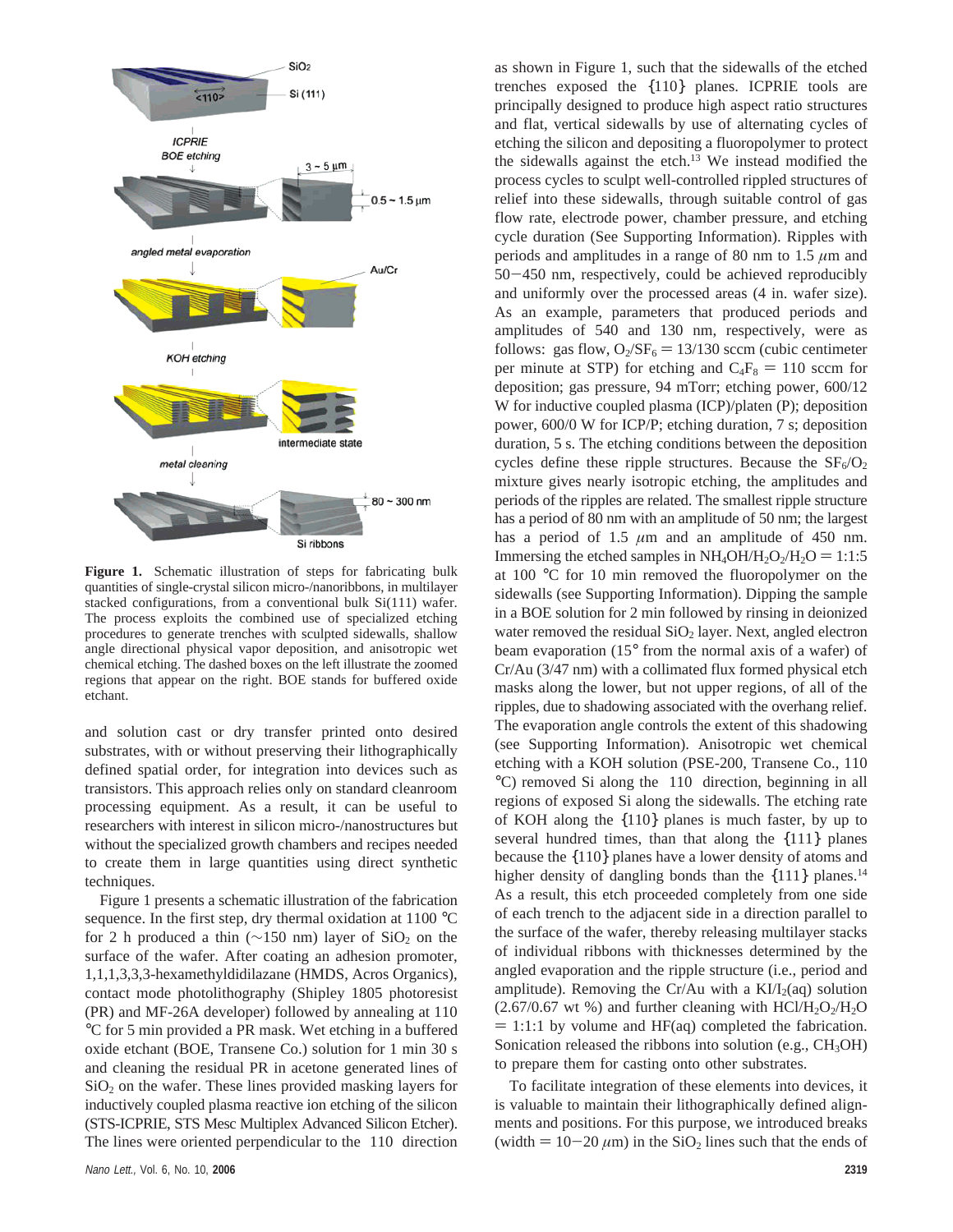

**Figure 2.** Schematic illustration of steps for transfer printing, one layer at a time, organized arrays of silicon micro-/nanoribbons from multilayer stacks created on the surface of a silicon wafer. The arrays of ribbons can be printed onto a wide range of substrates, including flexible plastics as illustrated here. The dashed boxes on the left illustrate the zoomed regions that appear on the right.

each ribbon remained anchored to the Si wafer even after complete undercut etching with KOH. Soft printing techniques that use elastomeric elements of poly(dimethylsiloxane) (PDMS) can lift up organized arrays of such anchored Si ribbons,<sup>7,15</sup> one layer at a time, from the source wafer for transfer to a target substrate. Figure 2 schematically illustrates this process, as applied to a flexible plastic substrate. Applying slight pressure on the PDMS to enable contact with progressively lower Si ribbon layers and quickly peeling it away released ribbon arrays with the highest transfer efficiencies (>∼90% up to a third layer).<sup>15</sup> Using small pressures allowed conformal contact but at the same time avoided breaking and/or distorting the ribbons. In this approach, the ribbons adhere to the PDMS through van der Waals interactions that are, as integrated along the lengths of the ribbons, sufficiently strong to fracture the ribbon anchors upon peelback. Contacting the Si ribbon-coated stamps to a substrate (thickness  $= 0.2$  mm, PET, -Delta Technologies) with a thin, spin cast adhesive layer (thickness  $=$  135 nm, SU-8, Microchem) and heating at 70 °C for 1 min produced strong bonding between the ribbons and the substrate. Peeling away the PDMS removed the ribbons from the PDMS. Flood exposing the adhesive (photopolymer) layer to ultraviolet light  $(\lambda = 365 \text{ nm}, 13 \text{ mW/cm}^2, 10 \text{ s})$ <br>and further heating (120 °C, 5 min) enhanced the adhesion and further heating (120  $\degree$ C, 5 min) enhanced the adhesion between the ribbons and the substrate. Multiple cycles of transfer printing with a single wafer source of ribbons can



Figure 3. Scanning electron micrographs of a Si(111) wafer in angled (a, c, e, g) and cross-sectional (b, d, f, h) views at various stages of the fabrication of multilayer stacks of ribbons: (a and b) after vertical etching (ICPRIE) to produce trenches with rippled sidewalls; (c and d) after shallow angle physical vapor deposition of metal masking layers; (e through h) after anisotropic wet chemical etching (KOH) for 2 min (e and f) and 5 min (g and h) followed by removal of the metal.

produce large area coverage (compared to the wafer) on plastic, as illustrated in Figure 2, or other substrates.

Figure 3 shows scanning electron microscope (SEM) images of a Si(111) wafer (Montco, Inc., n-type,  $1-10 \Omega$ cm) at various stages of the process illustrated in Figure 1. The thicknesses, in the intermediate processing state corresponding to parts g and h of Figure 3, were  $100 \pm 10$  nm. Fully released ribbons had thicknesses of 80  $\pm$  15 nm, due to extended exposure to the KOH etchant. The thickness uniformity is excellent in a given multilayer stack, as well as across the wafer, except for the top most ribbon which is somewhat thinner (by  $\sim$ 10 nm in this case) than the others due to a slight undercut in the ICPRIE below the  $SiO<sub>2</sub>$  mask (see Supporting Information). The lengths and widths of the ribbons are uniform within a variation of  $\pm 120$  nm using conventional contact mode photolithography. For this range of thicknesses, widths of  $3-5 \mu m$ , and lengths up to several centimeters, the ribbons did not collapse into contact with one other during the KOH etching, until they were completely undercut. By change of the amplitudes and periods of the sidewall ripples, thicknesses between 80 and 300 nm could be achieved, uniformly across the wafer (see Supporting Information). The variations in thicknesses of individual ribbons define the smallest thicknesses that can be achieved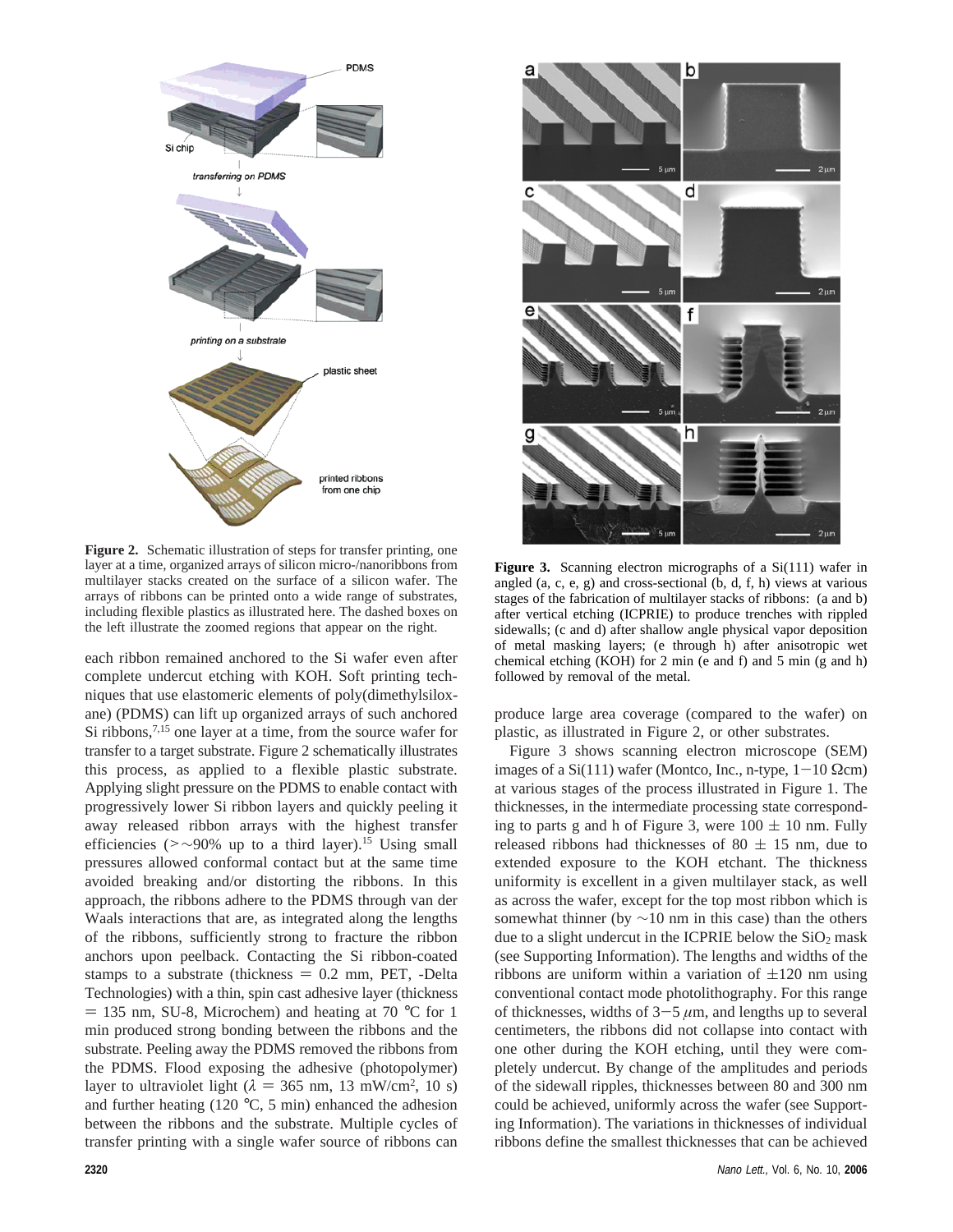

**Figure 4.** (a) Photograph and (b and c) optical micrographs of  $Si(111)$  ribbons after release from the wafer.  $(d-f)$  Scanning electron micrographs of the ribbons shown in (a) at various levels of magnification.

reliability. These variations have four main sources. The first two are the roughness on the edges of the  $SiO<sub>2</sub>$  masks and on the rippled sidewalls, both of which directly translate into thickness variations. Third, grain structure in the angle evaporated metal masks can cause similar effects. Fourth, slight misalignments of the ICPRIE etched trenches from the Si {110} planes and inhomogeneities (i.e., local temperature and concentration) in the KOH etching bath can also lead to variations.16 These factors place practical bounds on the smallest reliably achievable ribbon thickness at ∼80 nm, with the procedures described here. Widths as small as ∼1 *µ*m are possible using a standard contact mode photolithography tool. We estimate that combined improvements in the lithography (e.g., use of electron beam or imprint lithography), etching (e.g., temperature controlled ICPRIE), and deposition (e.g., smaller grain sizes in the metal resist lines) could substantially (i.e., by two times or more) reduce these minimum dimensions. The other limit associated with this process is on the ratio of width to thickness; ratios larger than ∼60 are difficult to achieve, due to aspects associated with the KOH etching, such as its finite degree of anisotropy as well as mechanical collapse of the ribbons and/or delamination of the metal mask lines before complete undercut.

Figure 4 shows collections of these ribbons deposited from solution onto a glass slide, after releasing them from the wafer by sonication. The uniformity in the widths and lengths of these ribbons is high (variation  $= \pm 120$  nm). The ∼6 × 10<sup>3</sup> ribbons (thickness = 250 nm, width = 3  $\mu$ m, and length  $=$  ~1.5 cm), shown here were collected from an area of 1.5  $\times$  1.5 cm<sup>2</sup>; this sample represents 90 m of ribbons with a mass of 0.16 mg. Experimental data suggest that scaling the process up to as many as 10 layers, with wafers having diameters of up to 150 mm is readily possible. In this case, a single processing sequence (Figure 1) would generate 32 mg of ribbons. It is important to note, in this case, that large substrates require some care in order to achieve uniform deposition angles for the metal masking layers. For a typical evaporator system, such as the one used for the studies reported here, variations in deposition angles are 0.72°, 1.36°, and 13.8° for substrate diameters of 8, 15, and 150 mm, respectively. Increasing the distance between the source and substrate, or other easily implementable strategies, can reduce these variations substantially.

The high level of disorder present in the ribbons shown in Figure 4 highlights the need to achieve well-defined configurations suitable for device integration. The anchoring approach illustrated in Figure 2 represents one possibility, in which the lithographically defined alignment and orientation of the ribbons are maintained throughout the fabrication and integration process. Figure 5 shows images of a Si chip (total pattern size:  $8 \times 8$  mm<sup>2</sup>) with aligned four-layered stacks of ribbons (width  $= 4 \mu m$ , length  $= 190 \mu m$ , thickness  $=$   $\sim$ 250 nm) anchored to the wafer at their ends. The optical micrograph of Figure 5a shows  $1.5 \times 10^5$  ribbons. The scanning electron micrographs highlight the anchors and the etch planes (Figure 5b-e). The KOH etch front advances in the  $\langle 110 \rangle$  direction, but the front terminates at  $\{111\}$  planes (i.e., slowest etching plane), as seen in Figure 5e where the structure tapers into triangular-shaped anchors that meet at a point where two {111} planes intersect. Soft printing processes can transfer these ribbons, one layer at a time, onto other substrates, using the procedures of Figure 2. Figure 6a shows an example of Si ribbon arrays (thickness  $= 235$ nm, width  $= 4.8 \mu m$ , length  $= 190 \mu m$ ) transferred from the top layer onto a PDMS substrate. The thickness variations arising from previously mentioned factors appear as color variations in the optical image of Figure 6a, tapered thickness profiles in Figure 6b, and discontinuities when the ribbons are very thin (e.g., lower than 40 nm). The atomic force microscopy (AFM) image reveals well-separated steps (or terraces, with heights of up to 10 nm) on the surfaces of the ribbons. The surface roughness of areas  $(1 \times 1 \mu m^2)$  that do not include these steps is ∼0.6 nm, compared to ∼3 nm in similar sized areas that include these steps. Similar structures have been observed on the surfaces of Si(111) wafers etched by KOH.15 Such structures cause some color variations in the optical images. The roughness value of 0.6 nm is somewhat larger than that of the top polished surface of the wafer (0.12 nm), of structures generated from a silicon-on-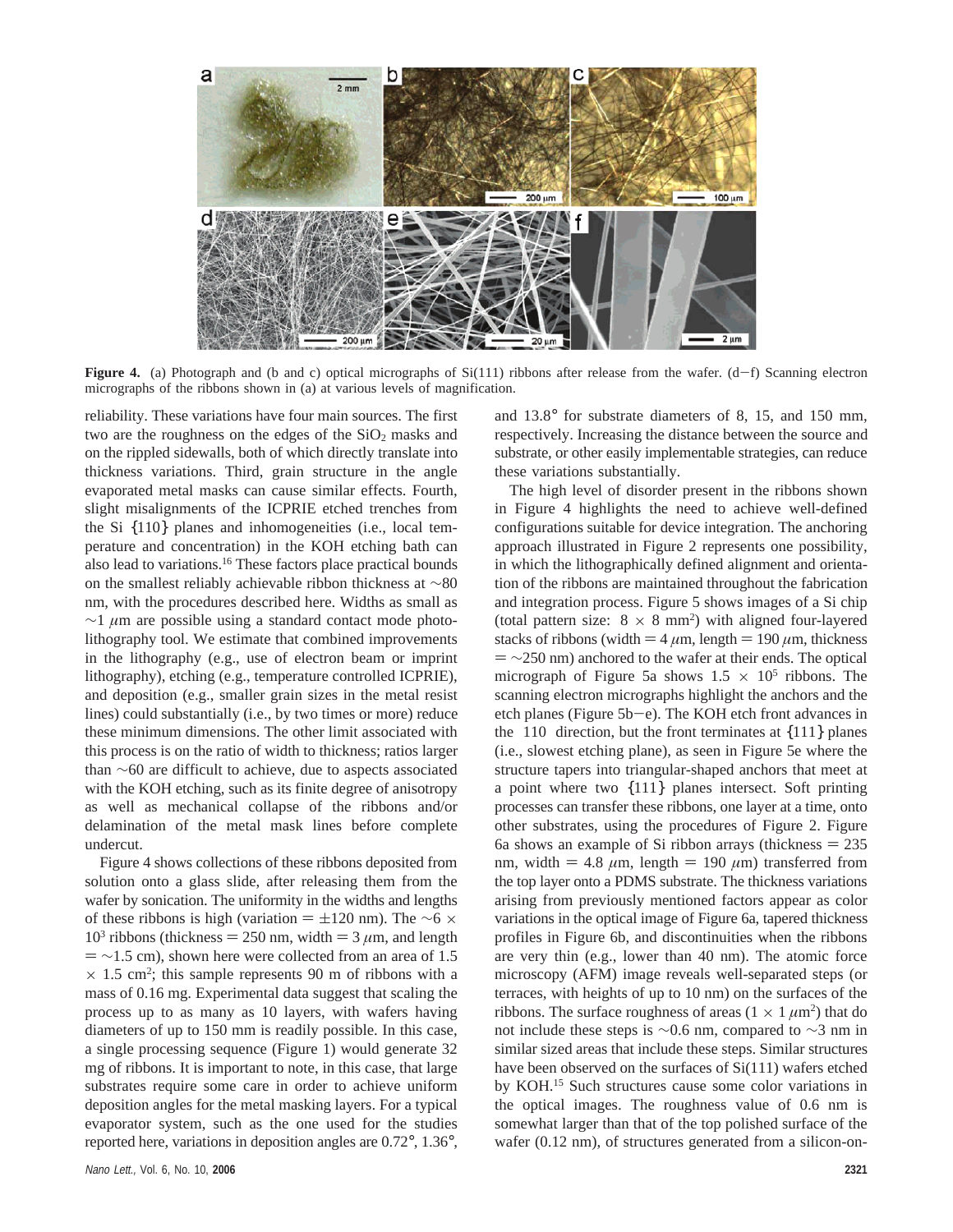

**Figure 5.** (a) Photograph of a large, aligned array of a four-layer stack of Si(111) ribbons. (b and c) Top view and (d and e) angled view of scanning electron micrographs of the sample shown in (a). The anchor structures at the ends of the ribbons leaves them attached to the underlying wafer, in a manner that preserves their lithographically defined positions, even after they have been completely undercut by the anisotropic etchant.

insulator (SOI) substrates (0.18 nm), or of ribbons generated from the top surface of a Si wafer (0.5 nm). The roughness originates from the same effects that determine the variations in thickness, as discussed previously. Thickness variations along typical ribbons were  $\sim \pm 15$  nm. Variations in the average thicknesses of ribbons in a given array were  $\sim\pm3$ nm. Figure 6c displays four areas of ribbon arrays formed on an ITO-coated PET substrate by four cycles of printing, using a single processed Si wafer. The yields on the printed ribbons were 98% for the first layer, 94% for the second layer, 88% for the third layer, and 74% for the fourth layer. The lower yield for the fourth layer was mainly due to imperfect transfer from the wafer to the PDMS. Incomplete transfer from an upper layer leaves partially detached ribbons on the wafer that can interfere with subsequent printing cycles.

To demonstrate one possible use of printed ribbon arrays in electronics, we fabricated field effect transistors (Figure 7a,b). The substrate was polyimide (PI, thickness  $= 25 \mu m$ ), the gate electrode was  $Cr/Au$  (thickness  $= 3/40$  nm), and the gate dielectric consisted of a layer of  $SiO<sub>2</sub>$  (thickness = 170 nm) and the SU-8 adhesive coating from the procedures of Figure 2. The transferred Si ribbon arrays sank approximately 35 nm into the SU-8, leaving a residual 100 nm of SU-8 between the bottom surface of the Si ribbons and the  $SiO<sub>2</sub>$  gate dielectric, as measured by AFM. Thick electrode pads (Ti, 250 nm) defined by photolithography (100  $\mu$ m length  $\times$  100  $\mu$ m width, spanning 10 Si ribbons) and wet etching with Ti etchant (TFTN, Transene Co.) formed Schottky barrier contacts for the source and drain. These bottom-gate devices showed n-type enhancement mode gate modulation (Figure 7c,d), consistent with similar devices formed on SOI wafers using similar processing conditions. The transistors exhibited on/off ratios of  $\sim$ 3 × 10<sup>4</sup>. The linear regime, per ribbon mobilities (fill factor 35%) correspond to 190 cm<sup>2</sup> V<sup>-1</sup> s<sup>-1</sup> for the first layer and 130 cm<sup>2</sup> V<sup>-1</sup> s<sup>-1</sup> for the second layer. These values are somewhat lower than those that we have obtained using SOI wafers and otherwise similar device processing steps.<sup>7,11</sup> We speculate that the larger roughness in the ribbons used here is partly a cause of this difference. Also, it is well-known that the interface charge density on the {111} plane is almost 10 times larger than that on the  ${100}$  plane for the  $Si-SiO<sub>2</sub>$  interface; annealing in hydrogen can reduce the value significantly.<sup>17</sup>

In summary, this Letter demonstrates a simple fabrication strategy for producing bulk quantities of single-crystal silicon micro-/nanoribbons from bulk silicon (111) wafers. Each layer in the multilayer stacks produced by this approach can be separately transfer printed onto other substrates, for integration into devices such as transistors. The simplicity of the procedures, the ability to form organized arrays for devices, the high quality of the materials, and the potential for other device possibilities such as sensors, photodetectors and perhaps photovoltaics, in addition to electronic circuits, suggest potential value for this type of approach to silicon ribbons.

**Acknowledgment.** This work was supported by the U.S. Department of Energy under Grant DEFG02-91-ER45439. The fabrication and measurements were carried out using the facilities located in the Microfabrication Laboratory and Center for Microscale Analysis of Materials, both of the Frederick Seitz Materials Research Laboratory, which are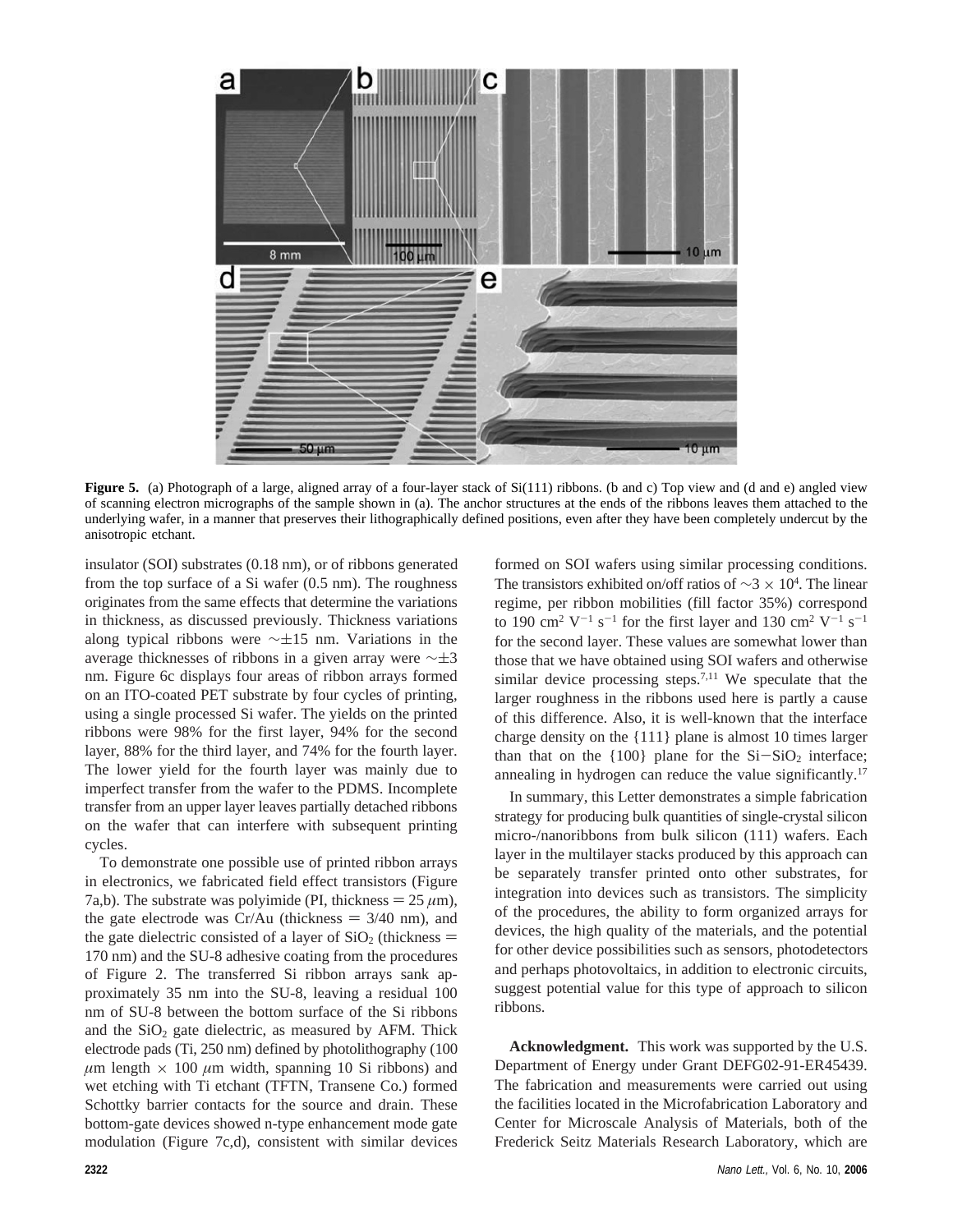

**Figure 6.** (a) Optical images of aligned Si(111) ribbons transfer printed onto a substrate of poly(dimethylsiloxane). (b) Atomic force microscope image and line scan from four ribbons from the array shown in (a). Photograph of a flexible polyester film that supports four separate patches of Si(111) ribbon arrays produced by four cycles of transfer printing using a single processed Si chip.

supported by Department of Energy. H. C. Ko would like to thank Scott J. Robinson for the EDAX analysis and the Korea Research Foundation (KRF) for the postdoctoral



**Figure 7.** (a) Schematic cross sectional diagram of a transistor that uses silicon ribbons for the semiconductor. (b) Optical micrograph top view of a device. (c) Transfer curve and (d) full current/voltage characteristics from a typical device.

fellowship support (M01-2004-000-20283-0). A. J. Baca acknowledges a graduate fellowship from the Ford Foundation.

**Supporting Information Available:** Photomicrographs of various sidewalls according to different STS-ICPRIE conditions and silicon nanoribbons with different thicknesses, the extent of shadowing mask vs angles for electron beam evaporation, and seven-layered Si ribbons and spectra from a EDAX energy dispersive spectroscopy (EDS) study. This material is available free of charge via the Internet at http:// pubs.acs.org.

## **References**

- (1) (a) Wagner, R. S.; Ellis, W. C. *Appl. Phys. Lett.* **1964**, *4*, 89. (b) Holmes, J. D.; Johnston, K. P.; Doty, R. C.; Korgel, B. A. *Science* **2000**, *287*, 1471. (c) Yu, J.-Y.; Chung, S.-W.; Heath, J. R. *J. Phys. Chem. B* **2000**, *104*, 11864. (d) Wu, Y.; Yang, P. *J. Am. Chem. Soc.* **2001**, *123*, 3165. (e) Wu, Y.; Fan, R.; Yang, P. *Nano Lett.* **2002**, *2*, 83. (f) Shi, W.-S.; Peng, H.-Y.; Zheng, Y.-F.; Wang, N.; Shang, N.- G.; Pan, Z.-W.; Lee, C.-S.; Lee, S.-T. *Ad*V*. Mater.* **<sup>2000</sup>**, *<sup>12</sup>*, 1343. (g) Wu, Y.; Xiang, J.; Yang, C.; Lu, W.; Lieber, C. M. *Nature* **2004**, *430*, 61. (h) Lu, W.; Xiang, J.; Timko, B. P.; Wu, Y.; Lieber, C. M. *Proc. Natl. Acad. Sci. U.S.A.* **2005**, *102*, 10046. (i) Xiang, J.; Lu, W.; Hu, Y.; Wu, Y.; Yan, H.; Lieber, C. M. *Nature* **2006**, *441*, 489.
- (2) (a) Shi, W.; Peng H.; Wang, N.; Li, C. P.; Xu, L.; Lee, C. S.; Kalish, R.; Lee, S.-T. *J. Am. Chem. Soc.* **2001**, *123*, 11095. (b) Zhang, R.- Q.; Lifshitz, Y.; Lee, S.-T. *Ad*V*. Mater.* **<sup>2003</sup>**, *<sup>15</sup>*, 635. (c) Shan, Y.; Kalkan, A. K.; Peng, C.-Y.; Fonash, S. J. *Nano Lett.* **2004**, *4*, 2085.